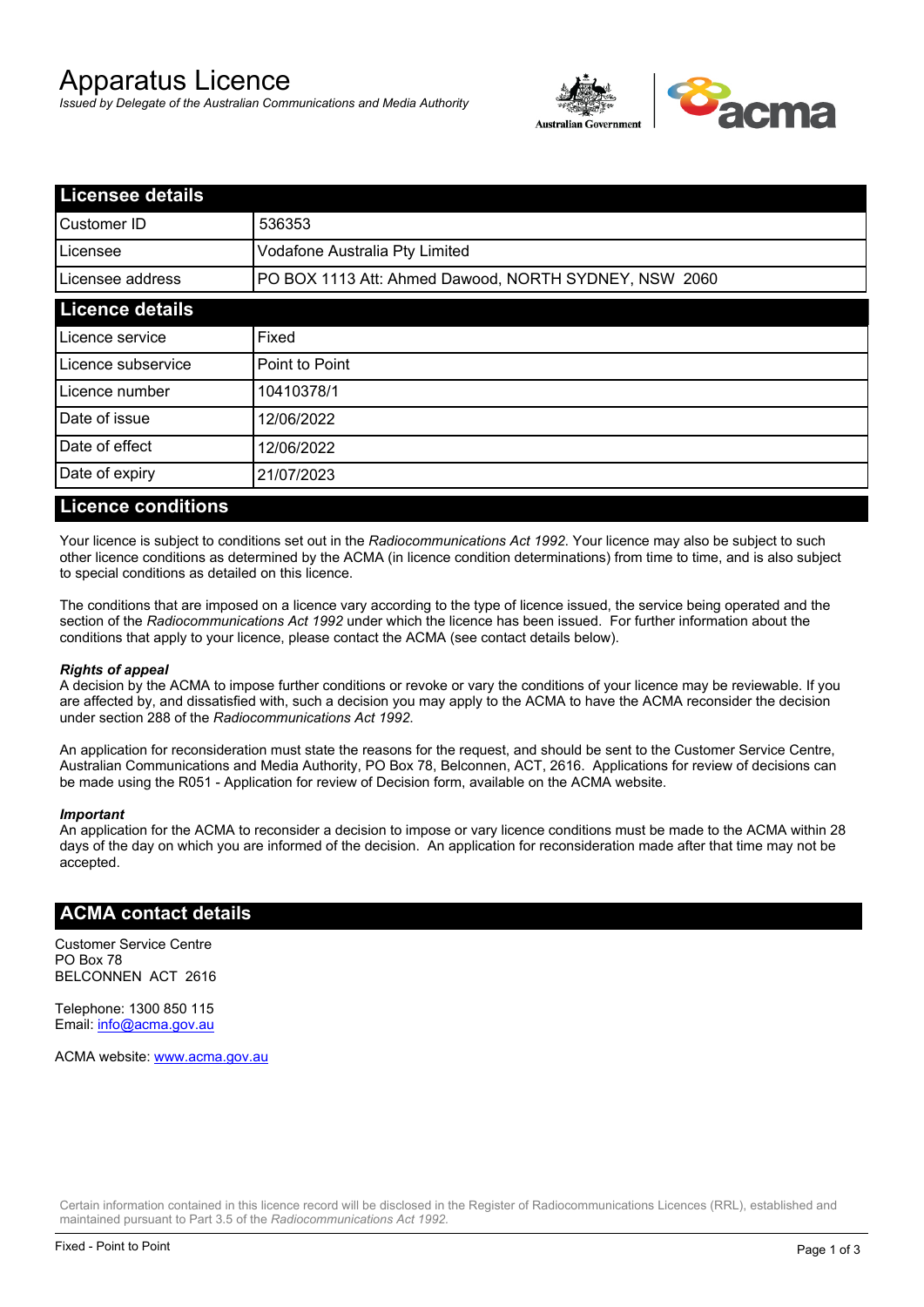# **Advisory Notes applying to licence no.: 10410378/1**

Conditions applicable to the operation of Point to Point station(s) authorised under this licence can be found in the Radiocommunications Licence Conditions (Apparatus Licence) Determination and the Radiocommunications Licence Conditions (Fixed Licence) Determination, the 'fixed licence lcd'. Copies of these determinations are available from the ACMA and from the ACMA home page (www.acma.gov.au).